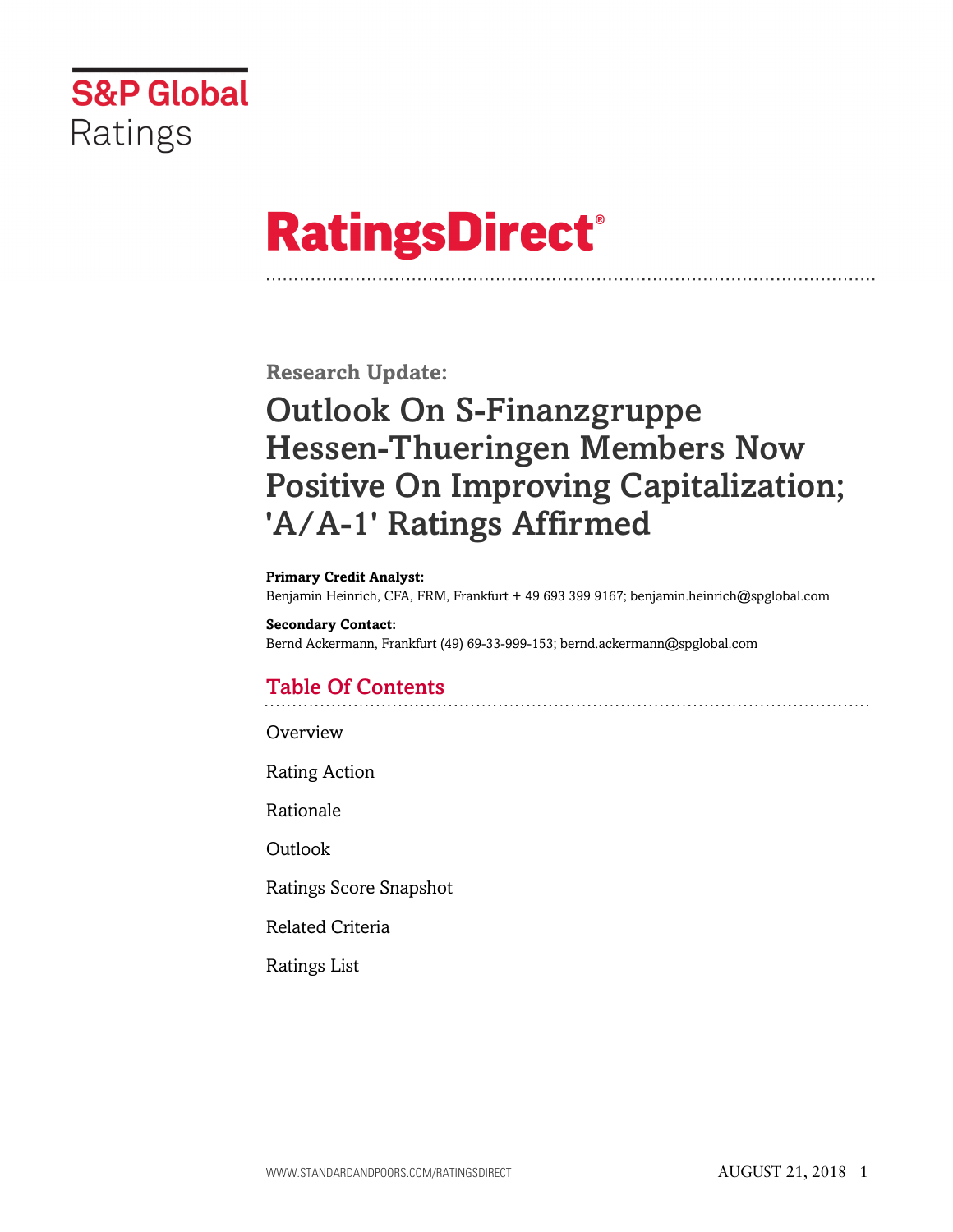**Research Update:**

# Outlook On S-Finanzgruppe Hessen-Thueringen Members Now Positive On Improving Capitalization; 'A/A-1' Ratings Affirmed

#### <span id="page-1-0"></span>**Overview**

- The consolidated capital ratios of S-Finanzgruppe Hessen-Thueringen (SFHT) have further strengthened, thanks to ongoing earnings retention and moderate loan growth.
- SFHT includes Landesbank Hessen-Thueringen (Helaba) and 49 savings banks in the German states of Hesse and Thuringia.
- We are revising our outlook to positive from stable and affirming the long- and short-term ratings on all the SFHT entities at 'A/A-1'.
- We are affirming the ratings on the grandfathered guaranteed senior subordinated debt issued by Helaba.
- The positive outlook reflects our expectation that our risk adjusted capital ratio could sustainably surpass the 15% threshold over the next 12-24 months, and that this might signal greater overall resilience to periods of stress.

#### <span id="page-1-1"></span>Rating Action

On Aug. 21, 2018, S&P Global Ratings revised its outlook to positive from stable on the 49 savings banks in Hesse and Thuringia and their majority-owned central bank Landesbank Hessen-Thueringen Girozentral (Helaba), which are collectively known as Sparkassen-Finanzgruppe Hessen-Thueringen (SFHT). We affirmed the 'A/A-1' long- and short-term credit ratings on all these entities.

At the same time, we affirmed the 'A-' rating on Helaba's senior subordinated debt, as well as the 'AA' rating on the grandfathered guaranteed senior subordinated debt of Helaba.

#### <span id="page-1-2"></span>Rationale

The revision of the outlook to positive from stable on all of SFHT's members reflects our view that the group's consolidated capitalization continues to strengthen and, even allowing for potential sources of unexpected losses and some lack of fungibility of capital, it could become a greater source of strength to the group. It also reflects that the banks' financial performance will continue to exceed our projections, which would support the buildup of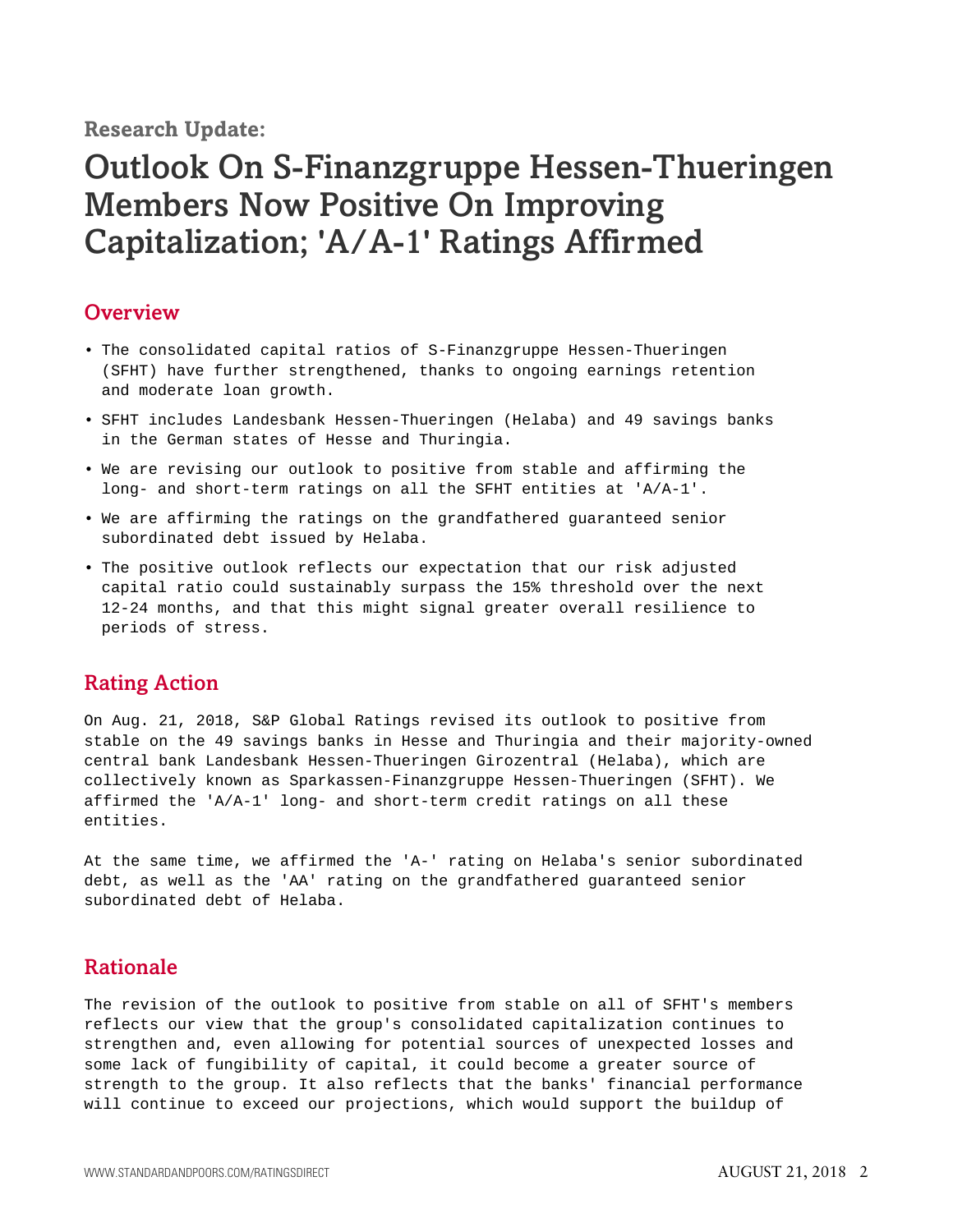additional capital.

As of year-end 2017, our consolidated risk adjusted capital (RAC) ratio for SFHT (before adjustments) improved materially to 14.8% from 13.9% a year earlier, also benefitting from lower-than-projected loan growth over the last year.

We acknowledge that the low-interest-rate environment, with ongoing margin pressure, poses significant challenges to Helaba's wholesale-oriented business model, as well as to the savings banks' deposit-funded and branch-based business model. The group reported net income of €926 million for 2017, 11% lower than for 2016. The results would have been even lower, but benefitted from the release of €100 million of credit loss provisions. This equates to a return on equity of about 5%, which is relatively low by global standards, but not inconsistent with the expectations of SFHT's owners.

We forecast that SFHT's preprovision profits will remain under pressure and we expect a gradual reversal of credit loss provisioning requirements to levels more in line with historical numbers. These factors will, in our view, lead to a further, though moderate, decline in net income through 2020. At the same time, with an average annual loan growth of only about 1% since 2013, we expect loan growth to pick up again to about 2%-4% annually over our projection period. Over the last few years, we observed a stagnating customer loan portfolio at Helaba, also driven by high competition in the bank's commercial real estate segments and due to run-down of its shipping portfolio.

In view of the above, we anticipate that aggregate capital levels will continue to improve slightly, but more slowly. We project that SFHT's RAC ratio will remain slightly below the 15% benchmark until 2020. If, on the other hand, our RAC ratio were to improve sustainably above 15%, we would likely revise up our capital and earnings assessment to very strong.

Even if we were to revise this assessment upward, however, we would only raise the ratings if we concluded that the group had meaningfully increased its overall resilience. We note Helaba's and the savings banks' somewhat risk-averse culture, and the relationship-based strategies underpinning its sizable exposure to commercial real estate markets. Nevertheless, we would need to be confident that the group would continue to demonstrate highly favorable asset quality and that revenue growth aspirations, especially in the commercial real estate and corporate finance activities, were not being achieved through a growing risk appetite.

We expect that SFHT's member banks will maintain a strong business focus on Germany, supporting the 'a-' anchor. They also reflect the group's solid aggregate business position, supported by the savings banks' dominant position in regional retail banking and complemented by Helaba's function as its central bank and by its more wholesale-oriented businesses. We look for SFHT, and the nationwide German savings banks sector more broadly, to continue to evolve to meet the changing demands of customers and to leverage technology to support its competitiveness. We also factor in SFHT's refinancing availability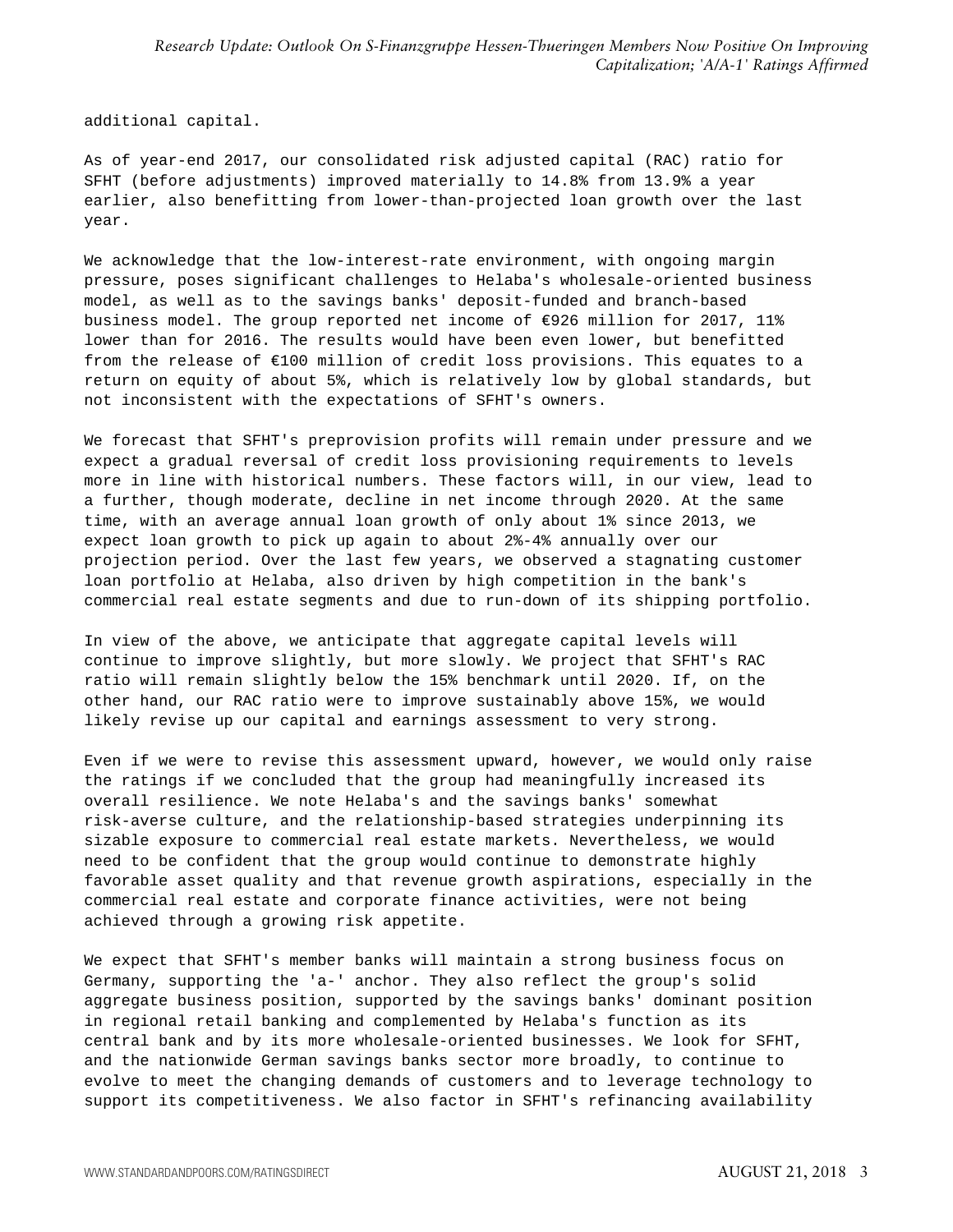*Research Update: Outlook On S-Finanzgruppe Hessen-Thueringen Members Now Positive On Improving Capitalization; 'A/A-1' Ratings Affirmed*

from its large regional retail branch network, close relationships with domestic corporate clients, and funding diversification, courtesy of Helaba.

The core member banks of SFHT include the 49 regional savings banks and their 69%-owned central bank Helaba. We equalize our ratings on each savings bank and Helaba with our view of SFHT's 'a' group credit profile (GCP). The equalization with the GCP reflects our view that the member savings banks and Helaba are core entities of SFHT, and, as such, would be supported by the group if needed.

#### <span id="page-3-0"></span>**Outlook**

The positive outlook reflects that we could raise the issuer credit ratings by one notch over the next 12-24 months if we have certainty that SFHT's RAC ratio has demonstrably and sustainably passed the 15% threshold. An upgrade would also require that the group continue to demonstrate favorable asset quality and Helaba keep its risk-averse culture, especially in its commercial real estate and corporate finance activities. We could also raise the ratings if we were to revise upward our view of SFHT's group status within the German savings banks sector. If we were to raise the issuer credit ratings on the SFHT entities, we would expect also raise our issue credit ratings on the senior subordinated instruments, but not the grandfathered 'AA'-rated instruments.

#### Downside scenario

We could revise the outlook back to stable if we were to see the RAC ratio retreating from, rather than approaching, the 15% threshold, or if we see the improving capitalization being counterbalanced by doubts over the group's exposure to unexpected losses of, for example, the riskier activities undertaken by Helaba.

SFHT's highly strategic group status effectively puts an 'A' floor on the long-term ratings on individual SFHT savings banks and Helaba, given the current 'a+' GCP of the German savings banks' sector. We also assume that the level of cohesion and cooperation within the German savings banks sector will remain high and that the aggregate creditworthiness of the German network of savings banks will remain stable.

A downgrade would require a combination of a weaker assessment of the German savings banks' nationwide network or SFHT's links with it, and of the unsupported GCP of SFHT member banks. While we consider this unlikely, both might occur if profitability were to erode, such that it prevented SFHT or nationwide savings banks from covering their normalized credit losses.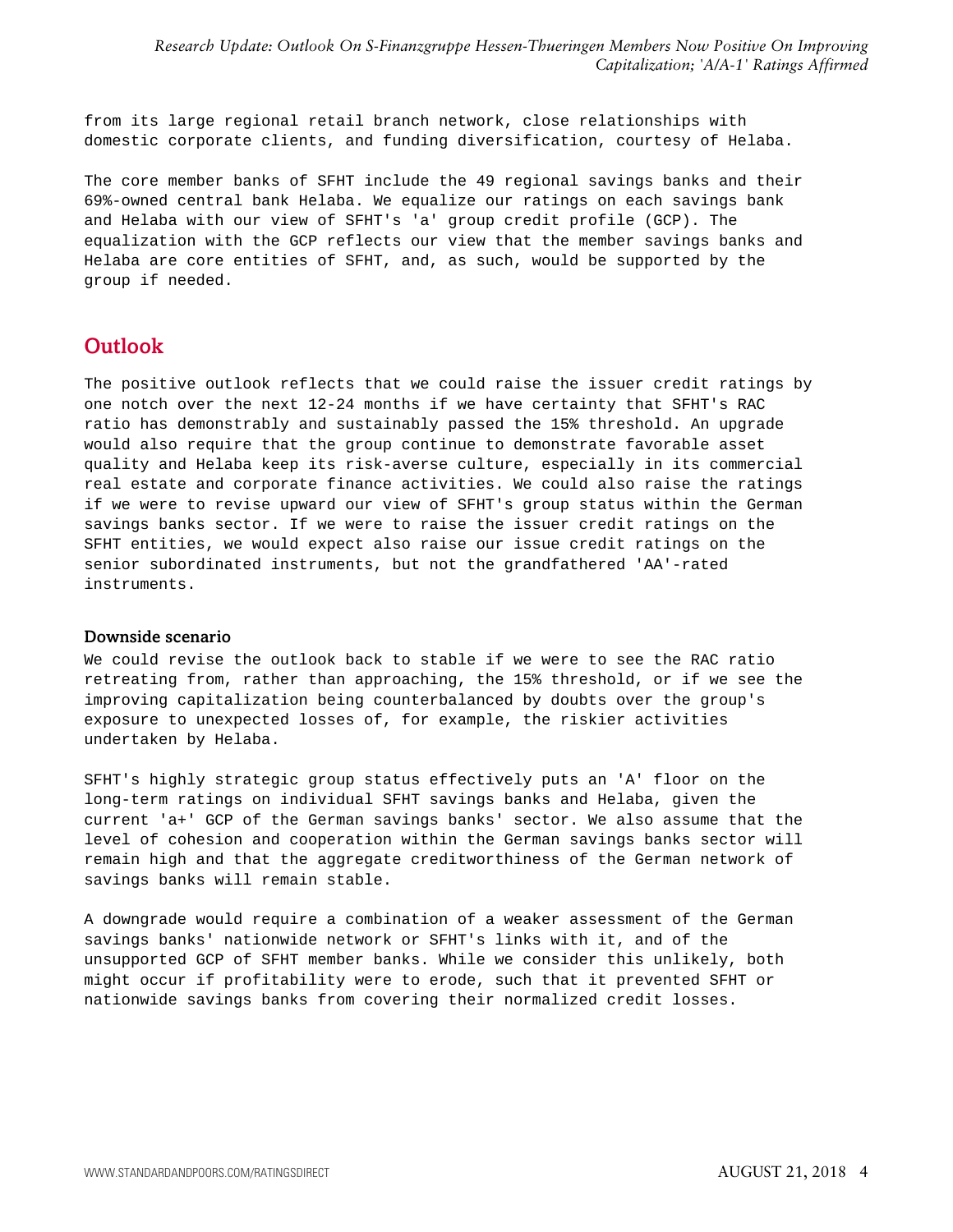### <span id="page-4-0"></span>Ratings Score Snapshot

|                      | Tо                | From         |
|----------------------|-------------------|--------------|
| Issuer Credit Rating | A/Positive/A-1    | A/Stable/A-1 |
| SACP*                | a                 | a            |
| Anchor               | $a -$             | $a -$        |
| Business Position    | $Ad$ equate $(0)$ | Adequate(0)  |
| Capital and Earnings | Strong(1)         | Strong(1)    |
| Risk Position        | Adequate(0)       | Adequate(0)  |
| Funding and          | Average and       | Average and  |
| Liquidity            | Adequate(0)       | Adequate(0)  |
|                      |                   |              |
| Support              | (0)               | (0)          |
| ALAC Support         | (0)               | (0)          |
| GRE Support          | (0)               | (0)          |
| Group Support        | (0)               | (0)          |
| Sovereign Support    | (0)               | (0)          |
| Additional Factors   | (0)               | (0)          |

\*SACP represents our view of the unsupported group credit profile of SFHT--that is, its intrinsic creditworthiness before considering sources of external support.

## <span id="page-4-1"></span>Related Criteria

- Criteria Financial Institutions General: Risk-Adjusted Capital Framework Methodology, July 20, 2017
- General Criteria: Methodology For Linking Long-Term And Short-Term Ratings , April 7, 2017
- Criteria Financial Institutions Banks: Bank Rating Methodology And Assumptions: Additional Loss-Absorbing Capacity, April 27, 2015
- General Criteria: Rating Government-Related Entities: Methodology And Assumptions, March 25, 2015
- Criteria Financial Institutions Banks: Bank Hybrid Capital And Nondeferrable Subordinated Debt Methodology And Assumptions, Jan. 29, 2015
- General Criteria: Group Rating Methodology, Nov. 19, 2013
- Criteria Financial Institutions Banks: Quantitative Metrics For Rating Banks Globally: Methodology And Assumptions, July 17, 2013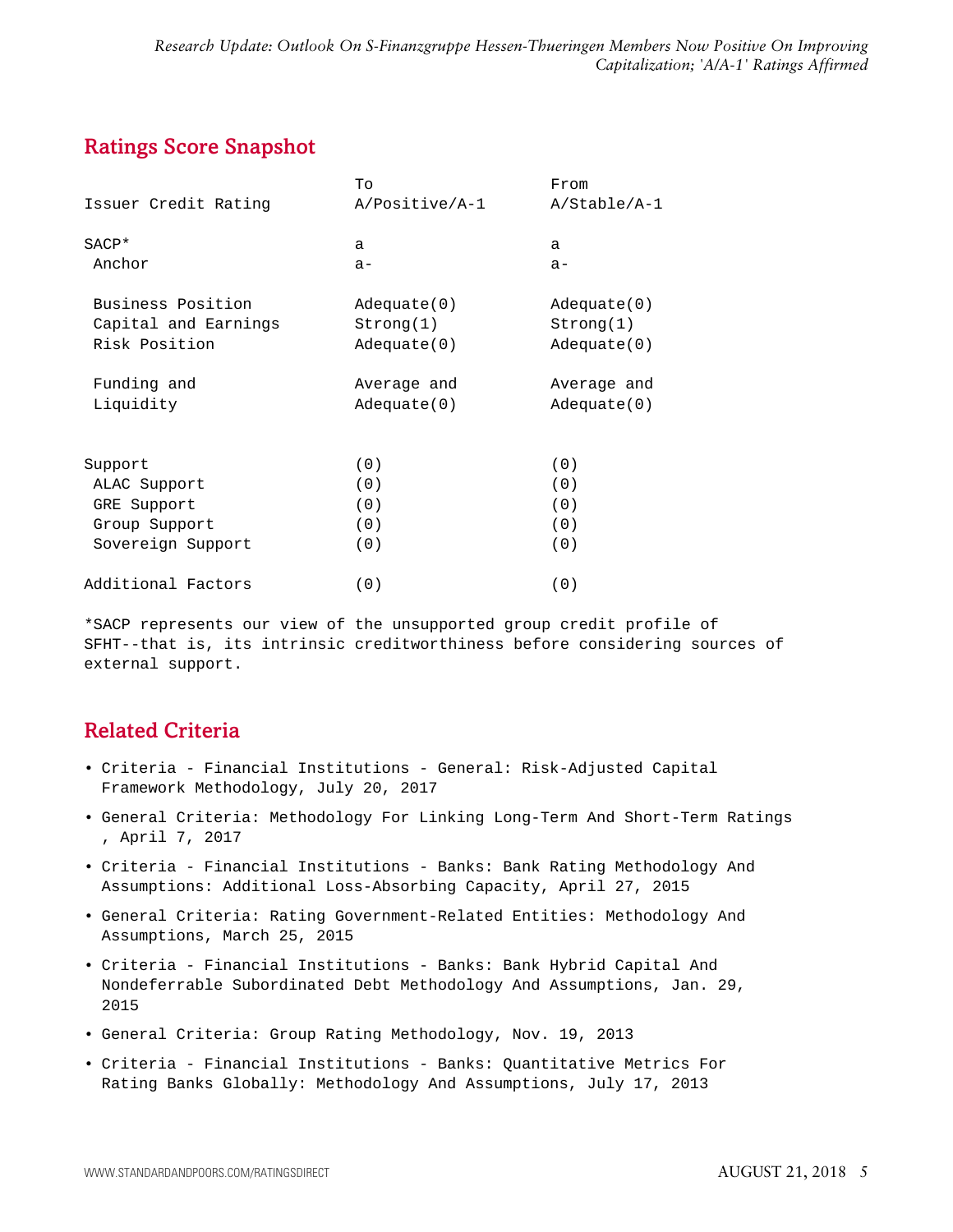- Criteria Financial Institutions Banks: Banks: Rating Methodology And Assumptions, Nov. 9, 2011
- Criteria Financial Institutions Banks: Banking Industry Country Risk Assessment Methodology And Assumptions, Nov. 9, 2011
- General Criteria: Use Of CreditWatch And Outlooks, Sept. 14, 2009
- Criteria Financial Institutions Banks: Commercial Paper I: Banks, March 23, 2004

### <span id="page-5-0"></span>Ratings List

| Outlook Action; Ratings Affirmed          |                |                |
|-------------------------------------------|----------------|----------------|
|                                           | Tо             | From           |
| Landesbank Hessen-Thueringen Girozentrale |                |                |
| Issuer Credit Rating                      | A/Positive/A-1 | $A/Stable/A-1$ |
| Senior Subordinated                       | $A -$          | $A -$          |
| Senior Subordinated*                      | AA             | AA             |
| Commercial Paper                          | $A-1$          | $A-1$          |
| *Grandfathered debt.                      |                |                |
| Frankfurter Sparkasse                     |                |                |
| Wartburg-Sparkasse                        |                |                |
| Taunus-Sparkasse                          |                |                |
| Staedtische Sparkasse Offenbach am Main   |                |                |
| Stadtsparkasse Schwalmstadt               |                |                |
| Stadtsparkasse Grebenstein                |                |                |
| Stadtsparkasse Borken                     |                |                |
| Stadt- und Kreis-Sparkasse Darmstadt      |                |                |
| Sparkasse Wetzlar                         |                |                |
| Sparkasse Werra-Meissner                  |                |                |
| Sparkasse Waldeck-Frankenberg             |                |                |
| Sparkasse Unstrut-Hainich                 |                |                |
| Sparkasse Starkenburg                     |                |                |
| Sparkasse Sonneberg                       |                |                |
| Sparkasse Rhoen-Rennsteig                 |                |                |
| Sparkasse Odenwaldkreis                   |                |                |
| Sparkasse Oberhessen                      |                |                |
| Sparkasse Mittelthueringen                |                |                |
| Sparkasse Marburg-Biedenkopf              |                |                |
| Sparkasse Laubach-Hungen                  |                |                |
| Sparkasse Langen-Seligenstadt             |                |                |
| Sparkasse Jena-Saale-Holzland             |                |                |
| Sparkasse Hanau                           |                |                |
| Sparkasse Gruenberg                       |                |                |
| Sparkasse Giessen                         |                |                |
| Sparkasse Gera-Greiz                      |                |                |
| Sparkasse Fulda                           |                |                |
| Sparkasse Dillenburg                      |                |                |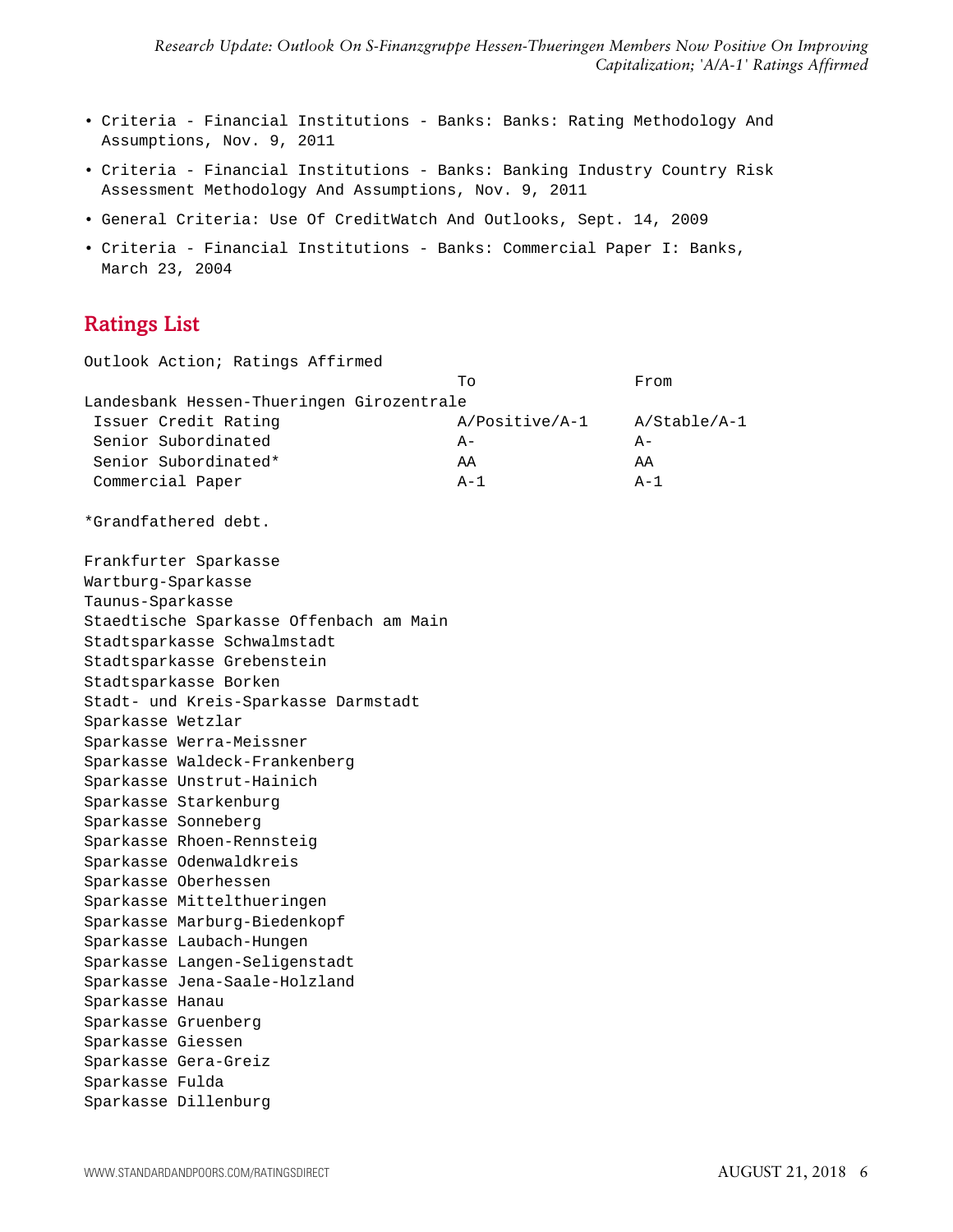Sparkasse Dieburg Sparkasse Bensheim Sparkasse Battenberg Sparkasse Bad Hersfeld-Rotenburg Sparkasse Arnstadt-Ilmenau Sparkasse Altenburger Land Nassauische Sparkasse Kyffhaeusersparkasse Kreissparkasse Weilburg Kreissparkasse Schwalm-Eder Kreissparkasse Schluechtern Kreissparkasse Saalfeld-Rudolstadt Kreissparkasse Saale-Orla Kreissparkasse Nordhausen Kreissparkasse Limburg Kreissparkasse Hildburghausen Kreissparkasse Gross-Gerau Kreissparkasse Gotha Kreissparkasse Gelnhausen Kreissparkasse Eichsfeld Kasseler Sparkasse

Issuer Credit Rating A/Positive/A-1 A/Stable/A-1

Certain terms used in this report, particularly certain adjectives used to express our view on rating relevant factors, have specific meanings ascribed to them in our criteria, and should therefore be read in conjunction with such criteria. Please see Ratings Criteria at www.standardandpoors.com for further information. Complete ratings information is available to subscribers of RatingsDirect at www.capitaliq.com. All ratings affected by this rating action can be found on S&P Global Ratings' public website at www.standardandpoors.com. Use the Ratings search box located in the left column. Alternatively, call one of the following S&P Global Ratings numbers: Client Support Europe (44) 20-7176-7176; London Press Office (44) 20-7176-3605; Paris (33) 1-4420-6708; Frankfurt (49) 69-33-999-225; Stockholm

(46) 8-440-5914; or Moscow 7 (495) 783-4009.